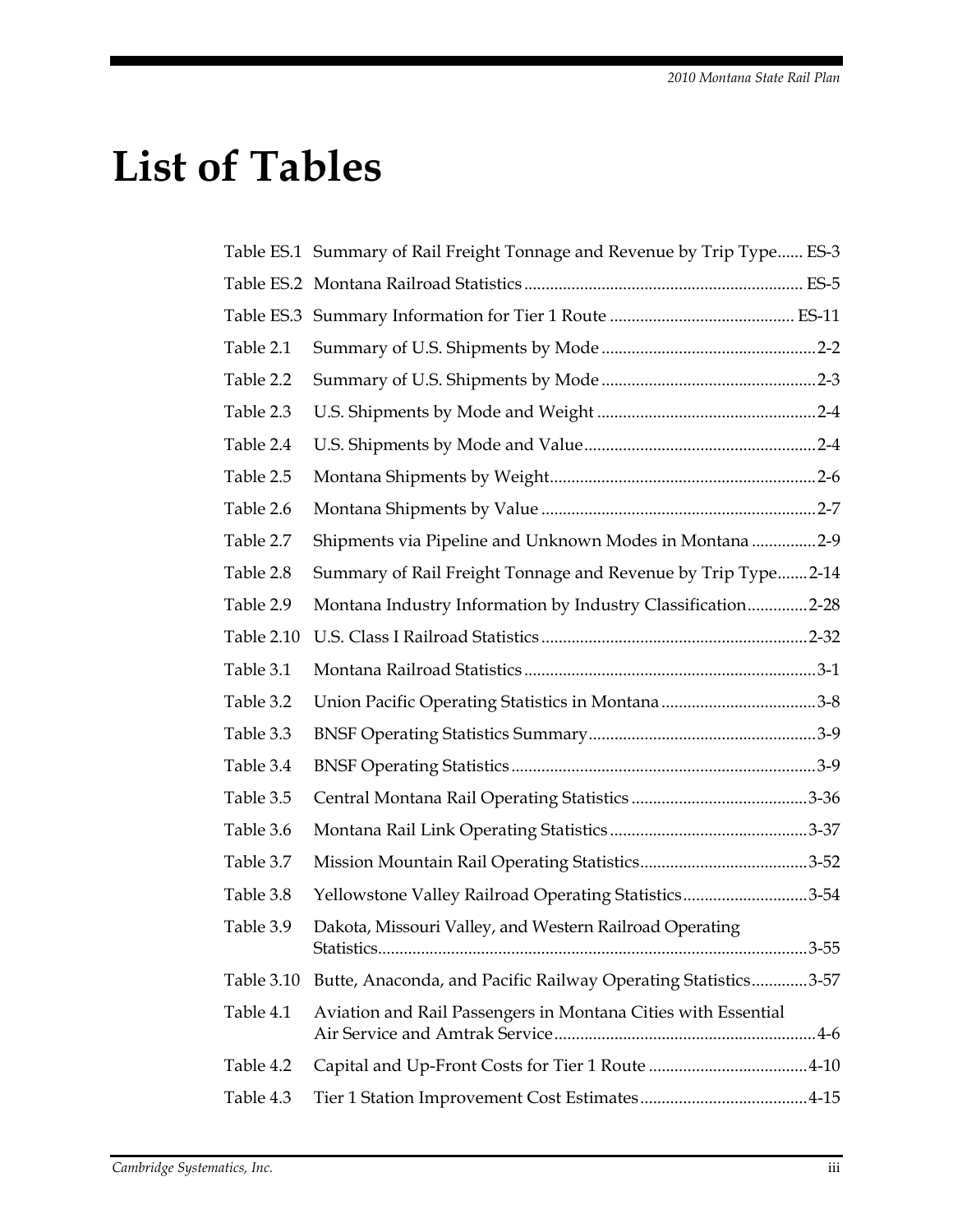| Table 4.4  | Amtrak Schedule Assumption for a Billings-Missoula Route4-16   |  |
|------------|----------------------------------------------------------------|--|
| Table 4.5  |                                                                |  |
| Table 4.6  | North Coast Hiawatha Capital Costs by Segment 4-22             |  |
| Table 4.7  | Capital and Up-Front Costs for North Coast Hiawatha4-22        |  |
| Table 4.8  | Farebox Recovery Ratios for NCH and Long-Distance Trains 4-23  |  |
| Table 4.9  | Comparison of Tier 1 and NCH Passenger Rail Proposed           |  |
| Table 4.10 | Federal Funding Programs for Passenger Rail Improvements  4-26 |  |
| Table 5.1  |                                                                |  |
| Table 5.2  |                                                                |  |
| Table 6.1  |                                                                |  |
| Table 7.1  |                                                                |  |
| Table 7.2  | Coal Distribution by Mode, Montana and United States7-25       |  |
| Table 7.3  |                                                                |  |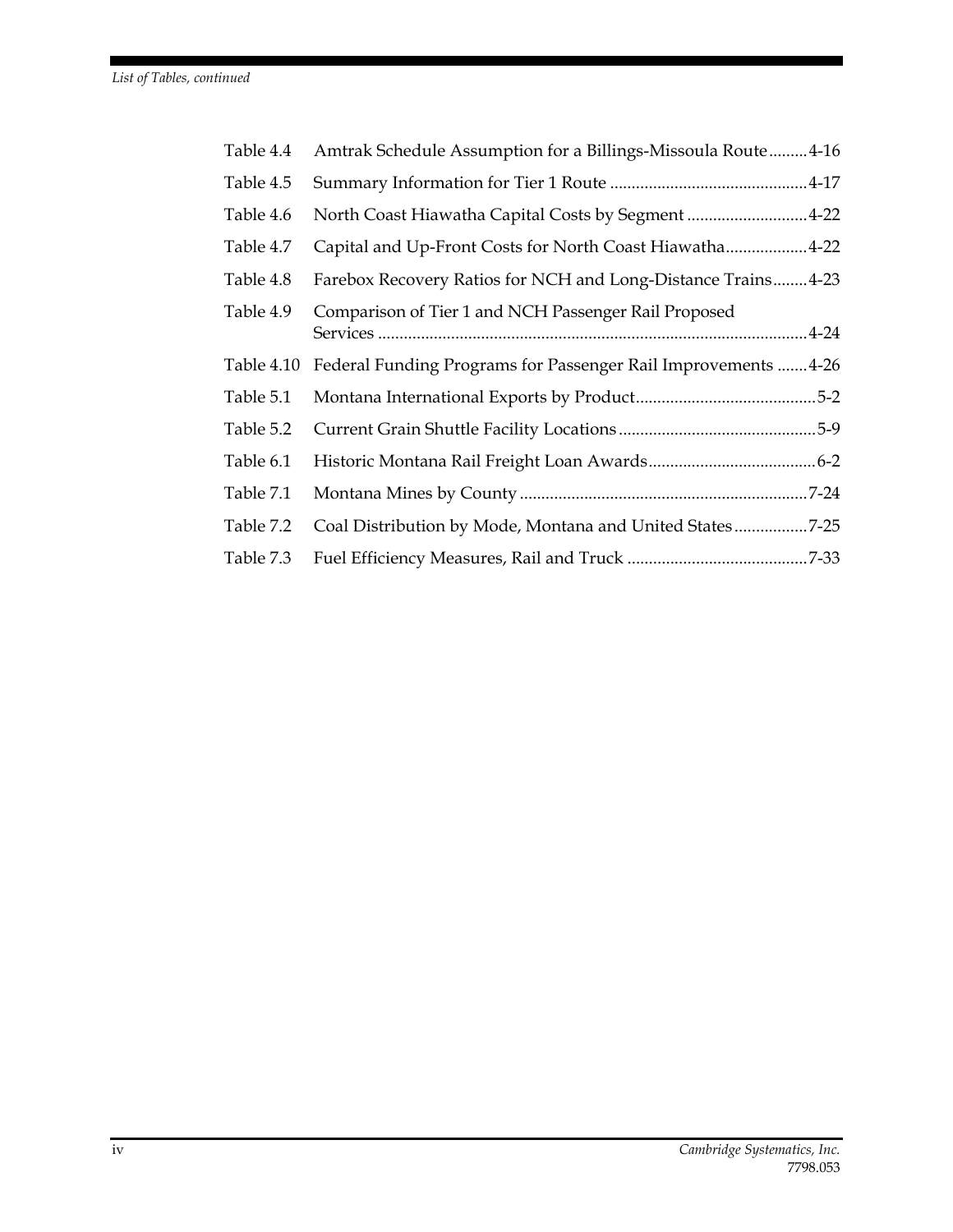## **List of Figures**

|            | Figure ES.1 U.S. Combination Truck Vehicle-Miles and Train-Miles  ES-2  |  |
|------------|-------------------------------------------------------------------------|--|
|            |                                                                         |  |
|            |                                                                         |  |
|            |                                                                         |  |
|            |                                                                         |  |
|            |                                                                         |  |
|            | Figure ES.7 County-Level Effects of Market Structure Variables in Wheat |  |
|            | Figure 2.1 Growth in Value of Imports and Exports from 1860 to 20042-5  |  |
|            |                                                                         |  |
|            |                                                                         |  |
|            | Figure 2.4 Commodities Originating in Montana by Weight 2-10            |  |
|            | Figure 2.5 Value of Commodities Originating in Montana by Mode 2-11     |  |
| Figure 2.6 | Tonnage of Freight Commodities Terminating in Montana2-12               |  |
|            |                                                                         |  |
|            |                                                                         |  |
|            |                                                                         |  |
|            |                                                                         |  |
|            |                                                                         |  |
|            |                                                                         |  |
|            |                                                                         |  |
|            |                                                                         |  |
|            |                                                                         |  |
|            |                                                                         |  |
|            |                                                                         |  |
|            |                                                                         |  |
|            |                                                                         |  |
|            |                                                                         |  |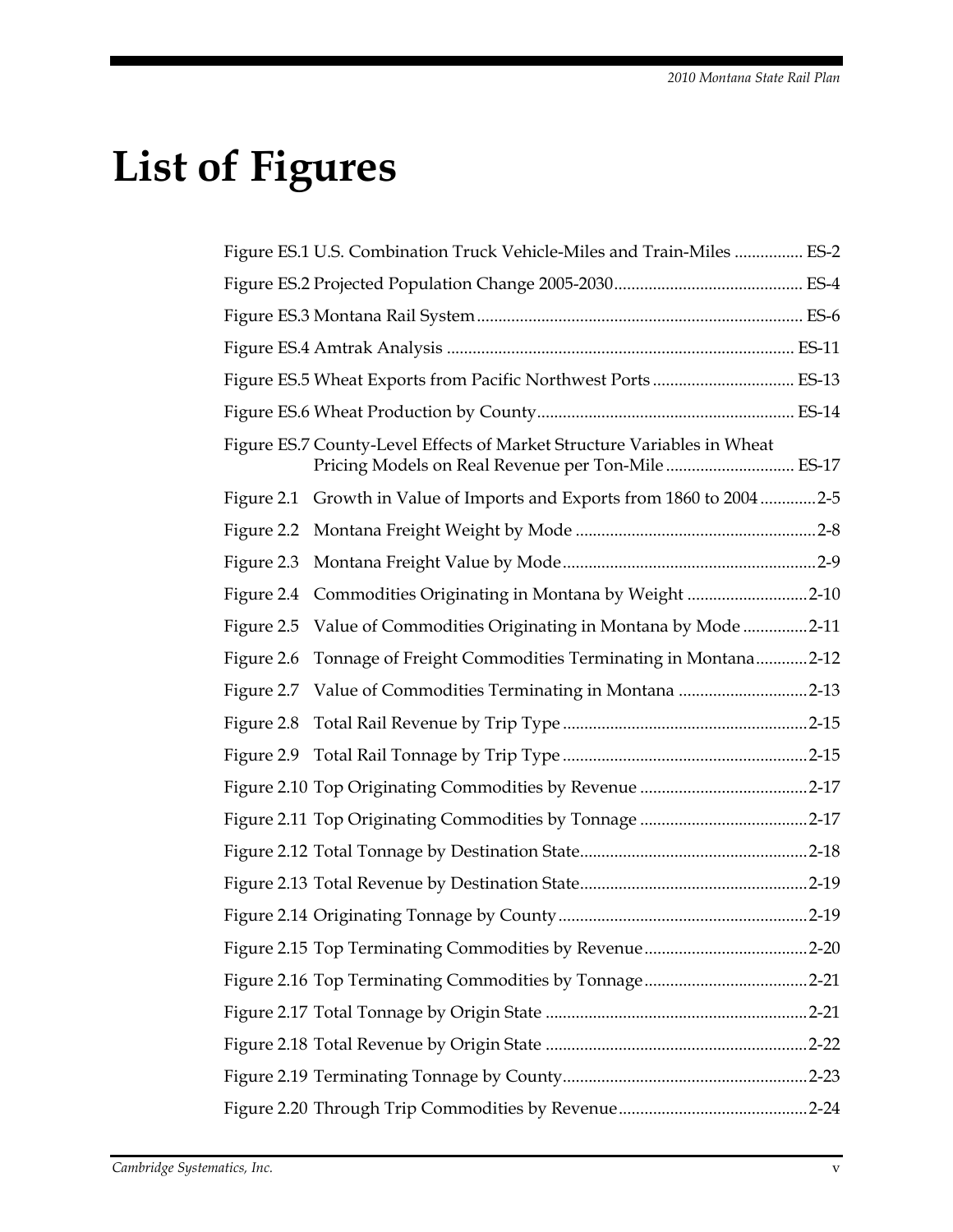| Figure 2.26 U.S. Combination Truck Vehicle-Miles and Train-Miles 2-30 |  |
|-----------------------------------------------------------------------|--|
|                                                                       |  |
|                                                                       |  |
|                                                                       |  |
|                                                                       |  |
|                                                                       |  |
|                                                                       |  |
|                                                                       |  |
| Figure 3.7                                                            |  |
|                                                                       |  |
|                                                                       |  |
|                                                                       |  |
|                                                                       |  |
|                                                                       |  |
|                                                                       |  |
|                                                                       |  |
|                                                                       |  |
|                                                                       |  |
|                                                                       |  |
|                                                                       |  |
|                                                                       |  |
|                                                                       |  |
|                                                                       |  |
|                                                                       |  |
|                                                                       |  |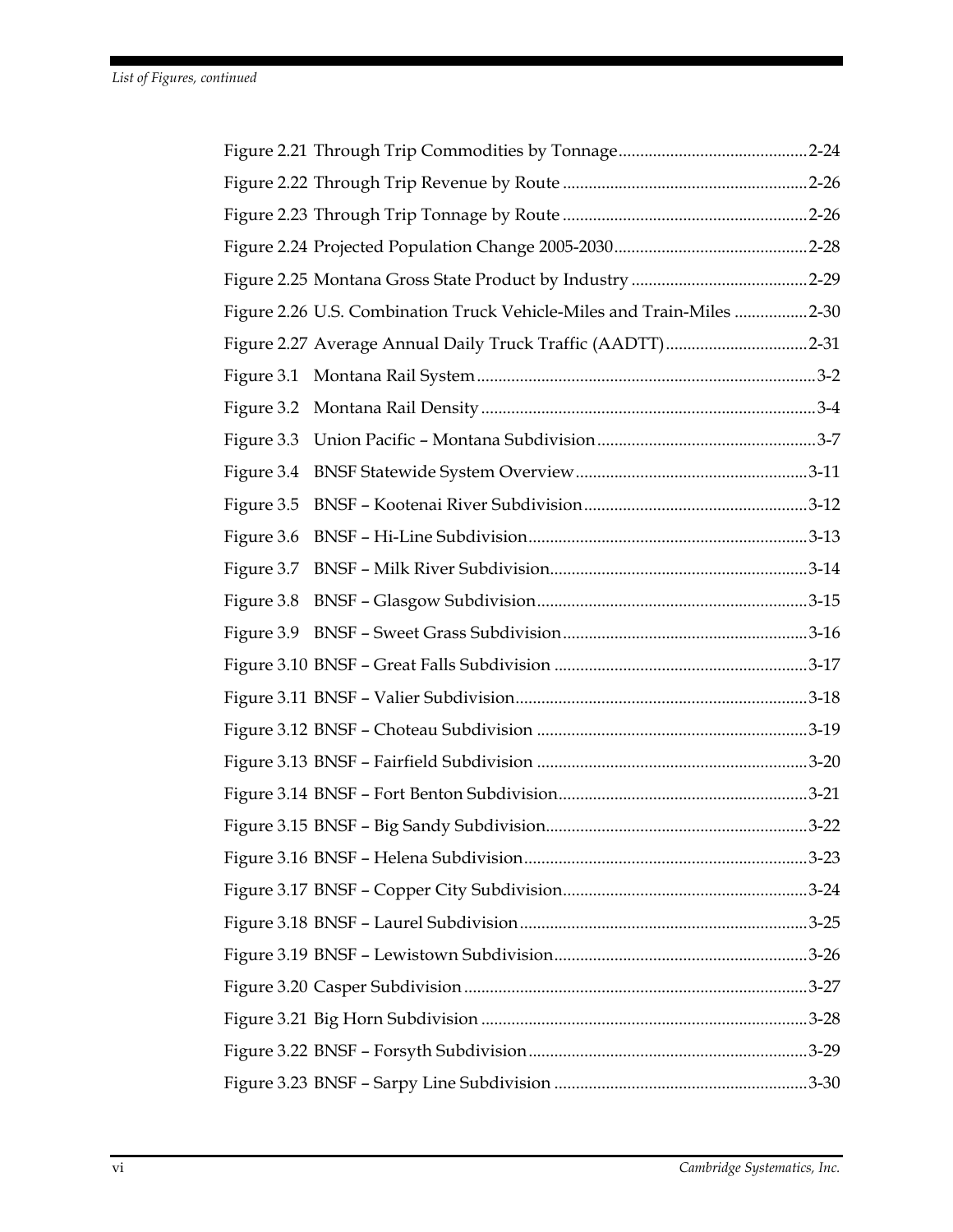| Figure 3.43 Dakota, Missouri Valley, and Western Railroad System 3-55 |  |
|-----------------------------------------------------------------------|--|
|                                                                       |  |
|                                                                       |  |
|                                                                       |  |
|                                                                       |  |
|                                                                       |  |
| Figure 4.3                                                            |  |
|                                                                       |  |
| Figure 4.5                                                            |  |
|                                                                       |  |
|                                                                       |  |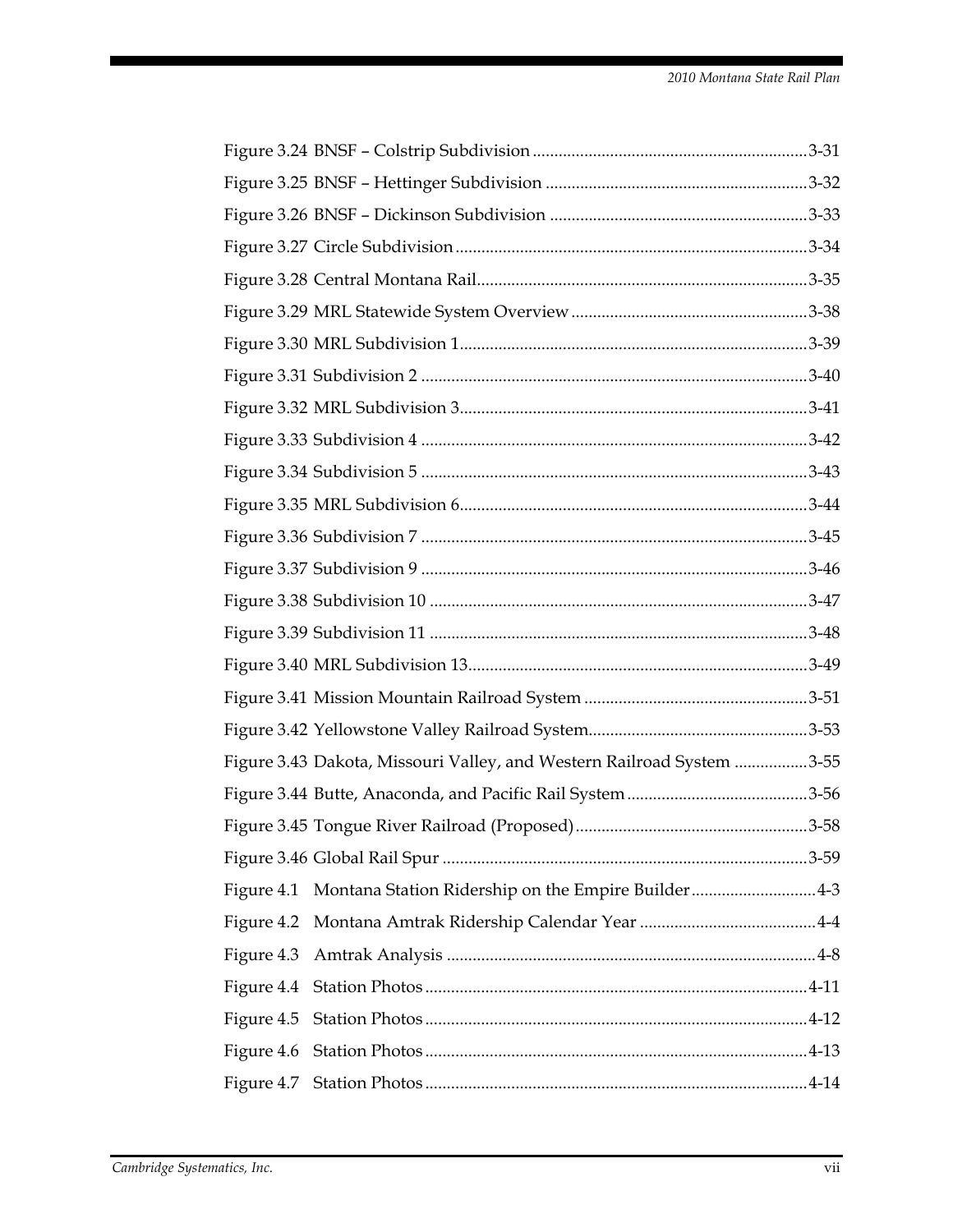|            | Figure 4.9 Potential Southern Montana Passenger Rail Route via Helena                                                     |  |
|------------|---------------------------------------------------------------------------------------------------------------------------|--|
|            |                                                                                                                           |  |
|            |                                                                                                                           |  |
|            |                                                                                                                           |  |
|            |                                                                                                                           |  |
|            |                                                                                                                           |  |
|            |                                                                                                                           |  |
|            | Figure 5.6 Wheat Excess Supply Over Demand, U.S. and Foreign5-7                                                           |  |
|            | Figure 5.7 Relative Storage Capacities of Transportation Modes5-8                                                         |  |
|            |                                                                                                                           |  |
| Figure 5.9 | Rail Grain Transportation Survey Respondents Reporting                                                                    |  |
|            | Figure 5.10 Type of Roadways Used to Transport Grain to Elevators 5-13                                                    |  |
|            | Figure 5.11 Estimated Average Throughput of Large Grain Elevators5-14                                                     |  |
|            | Figure 5.12 Predicted ESALs for Shuttle and Unit-Sized Grain Elevators 5-15                                               |  |
|            |                                                                                                                           |  |
|            |                                                                                                                           |  |
|            | Figure 7.1 U.S. Freight Rail Performance Post-Staggers Rail Act7-2                                                        |  |
|            |                                                                                                                           |  |
|            |                                                                                                                           |  |
|            |                                                                                                                           |  |
|            |                                                                                                                           |  |
|            |                                                                                                                           |  |
|            | Figure 7.7 R/VC Averages by Origin County for Wheat Shipments7-18                                                         |  |
|            | Figure 7.8 County-Level Effects of Market Structure Variables in Wheat<br>Pricing Models on Real Revenue per Ton-Mile7-19 |  |
|            |                                                                                                                           |  |
|            | Figure 7.10 Total Montana Intermodal Shipments by Industry and                                                            |  |
|            | Figure 7.11 Intermodal Shipments Destined for Pacific Northwest Ports7-22                                                 |  |